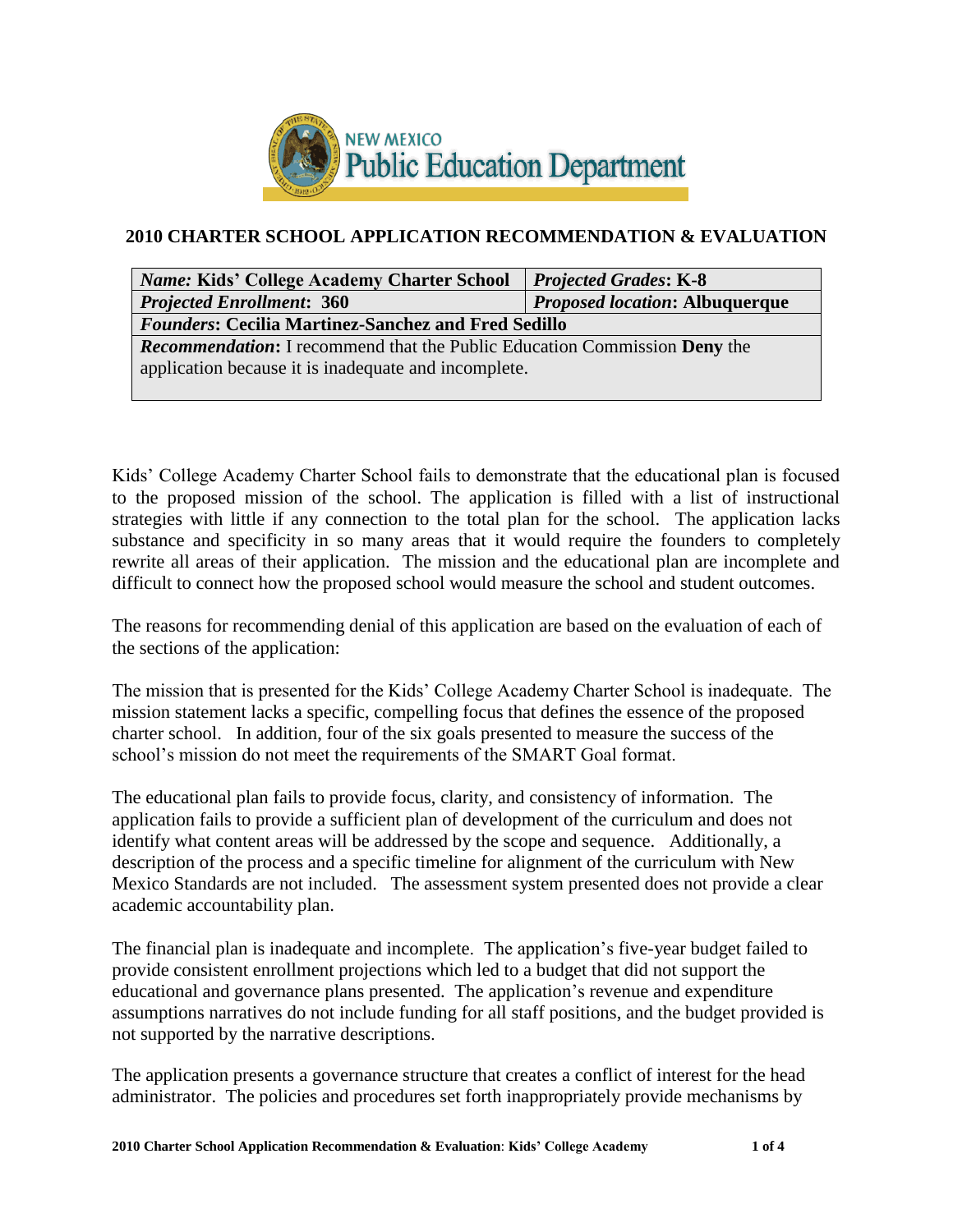which the governing body is involved in managerial processes. The staffing plan that is presented is not supported by the budget provided. The relationship between the governing body and the employees is not articulated clearly.

Dr. Don Duran, Assistant Secretary of Education **CHARTER SCHOOLS DIVISION Date**: **September 2, 2010**

\_\_\_\_\_\_\_\_\_\_\_\_\_\_\_\_\_\_\_\_\_\_\_\_\_\_\_\_\_\_\_\_\_\_\_\_\_\_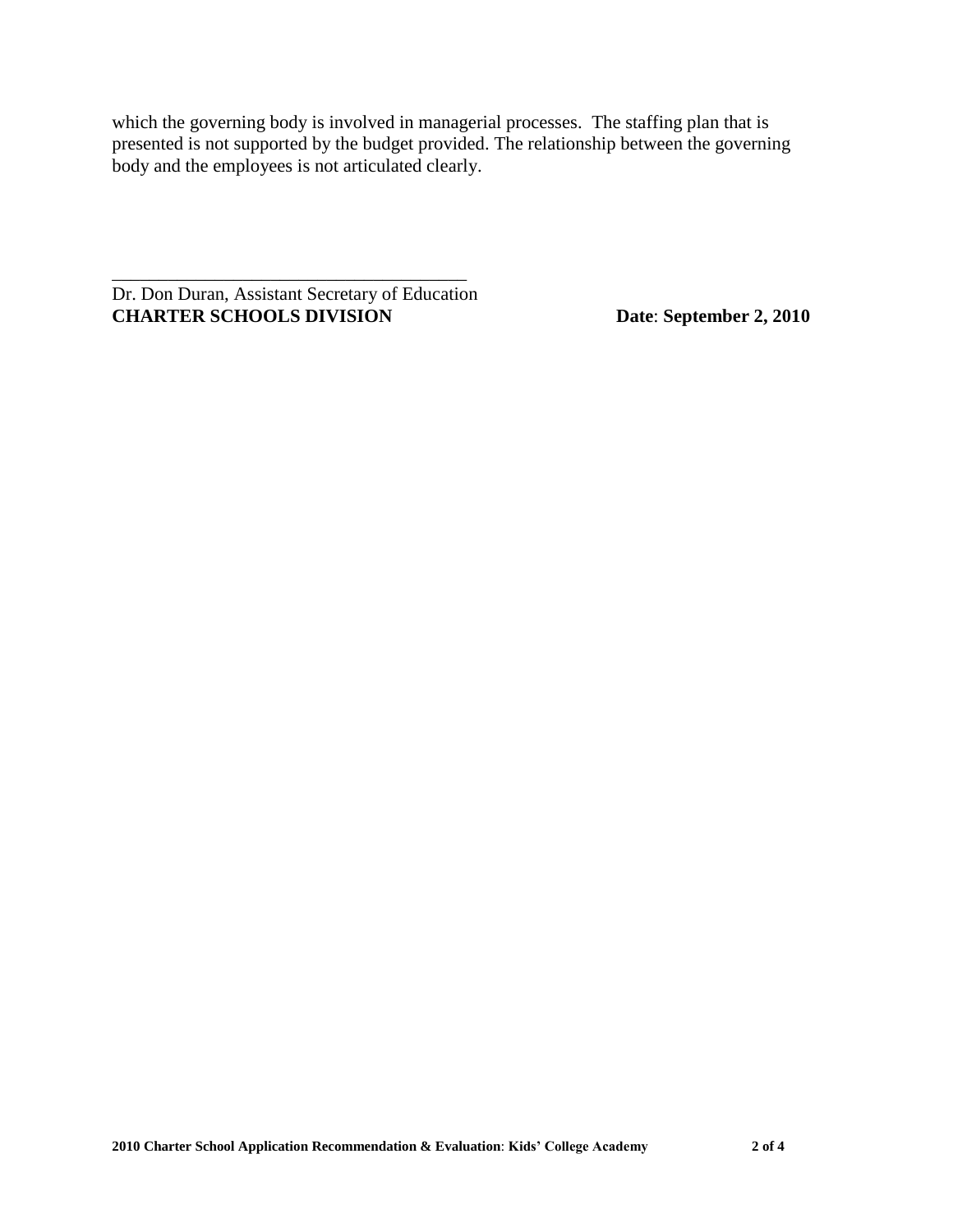### **CHARTER SCHOOL MISSION AND STATEMENT OF NEED EVALUATION**

| Inadequate | oproaches<br><b>A</b> ALI | $\sim$ / $\sim$ $\sim$ $\sim$<br><b>IVICCLS</b> | $-$ |
|------------|---------------------------|-------------------------------------------------|-----|
|            |                           |                                                 |     |

The Kids' College Academy Charter School mission statement lacks a specific, compelling focus that defines the essence of the proposed charter school. In addition, four of the six goals presented to measure the success of the school's mission do not meet the requirements of the SMART Goal format. Consequently, the mission statement fails to provide a focal point to guide the development and implementation of the proposed school and the goals fail to provide a clear accountability system to determine the school's success or failure for the proposed term of the charter.

# **EDUCATIONAL PLAN EVALUATION**

| Inadequate | pproaches<br><b>TAL</b> | ∧l eets<br>wluus | I vooode<br>Δ۸<br>cccus |
|------------|-------------------------|------------------|-------------------------|
|            |                         |                  |                         |

Although the proposed Educational Plan demonstrates knowledge of many educational programs, strategies, and assessments, it fails to provide focus, clarity, and consistency of information. A plethora of instructional strategies and methods are described, however, insufficient detail is provided to clearly understand the unifying philosophy aligning these strategies and methods, why the philosophy was selected, and how all of these educational approaches will combine to support the educational plan. Although a list of some topics for professional development is presented, the professional development topics do not align with all of the methods and programs outlined in the application.

The application fails to provide a plan of development for the curriculum for some content areas. It does not identify what content areas will be addressed by the scope and sequence. Additionally, a description of the process and a specific timeline for alignment of the curriculum with New Mexico Standards are not included.

Types of assessments are identified, yet a clear assessment plan for the school does not emerge from the narrative provided. Consequently, the accountability structure to measure the success or failure of the educational plan is inadequate.

Conflicting and inconsistent maximum enrollment information is presented which leads to disconnected plans for providing educational resources for students. Enrollment projections affect proposed revenue and proposed expenditures. Overall, the Educational Plan lacks sufficient detail, clarity and information to provide a clear picture of what students will experience in grades K through 8 in terms of educational climate, structure, materials, assessment and outcomes.